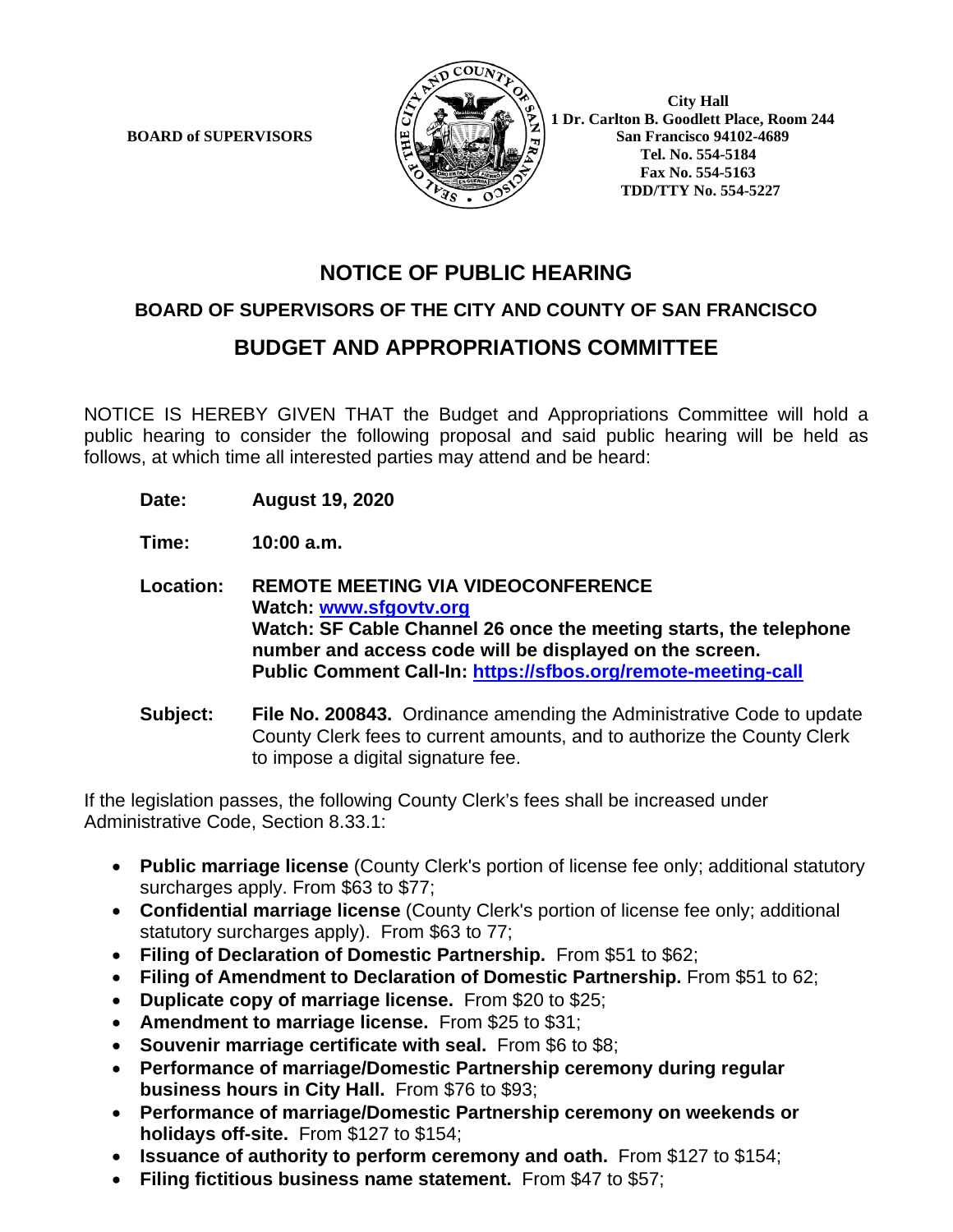- **Additional name or registrant on fictitious business name statement**. From \$11 to  $$14$ ;
- **Filing affidavit of publication of fictitious business name statement.** From \$8 to  $\$9:$
- **Withdrawing partner from or abandoning fictitious business name statement.**  From \$38 to \$46;
- **Administration of oath and filing notary public bond** (does not include additional state fees for recording). From \$38 to \$46;
- **Surrender of notary journal.** From \$15 to \$19;
- **Filing, revoking, canceling or withdrawing power of attorney** (surety insurer). From \$34 to \$42;
- **Filing additional name for power of attorney** (surety insurer). From \$9 to \$11;
- **Process server identification card.** From \$13 to \$15;
- **Verification of public official/notary public authentication.** From \$13 to \$15;
- **Search of indexed official records on file with the County Clerk**, **per record type**. From \$10 to \$12;
- **Copies of indexed official records on file with the County Clerk, per file number:**
	- (per page, pages 1 through 3) From \$6 to \$7
	- (each additional page) From \$0.10 to \$0.20
	- Certifying/endorsing documents or copies of documents per file number remains at \$2;
- **Fictitious business name or marriage license index records:**
	- Records for one day. From \$12 to \$15
	- Records for one week. From \$12 to \$15
	- Records for one month. From \$25 to \$31
	- Diskette. From \$1 to \$2
	- Subscription fee. From \$19 to \$23
	- Delivery handling fee. From \$13 to \$15
	- Environmental impact report, administration fee. From \$58 to \$71.

When a digital signature is required in connection with any document issued or service provided by the County Clerk, an additional fee shall be charged to a person requesting that document or service. This additional fee shall consist of the actual expense incurred by the County Clerk in processing the digital signature. The County Clerk shall publish on its website the amount of any additional digital signature fee, and in case of any change in the amount, shall update the published fee listing quarterly.

On March 17, 2020, the Board of Supervisors authorized their Board and Committee meetings to convene remotely and allow for remote public comment due to the Coronavirus -19 pandemic. Therefore, Board of Supervisors meetings that are held through videoconferencing will allow remote public comment. Visit the SFGovTV website (www.sfgovtv.org) to stream the live meetings or watch them on demand.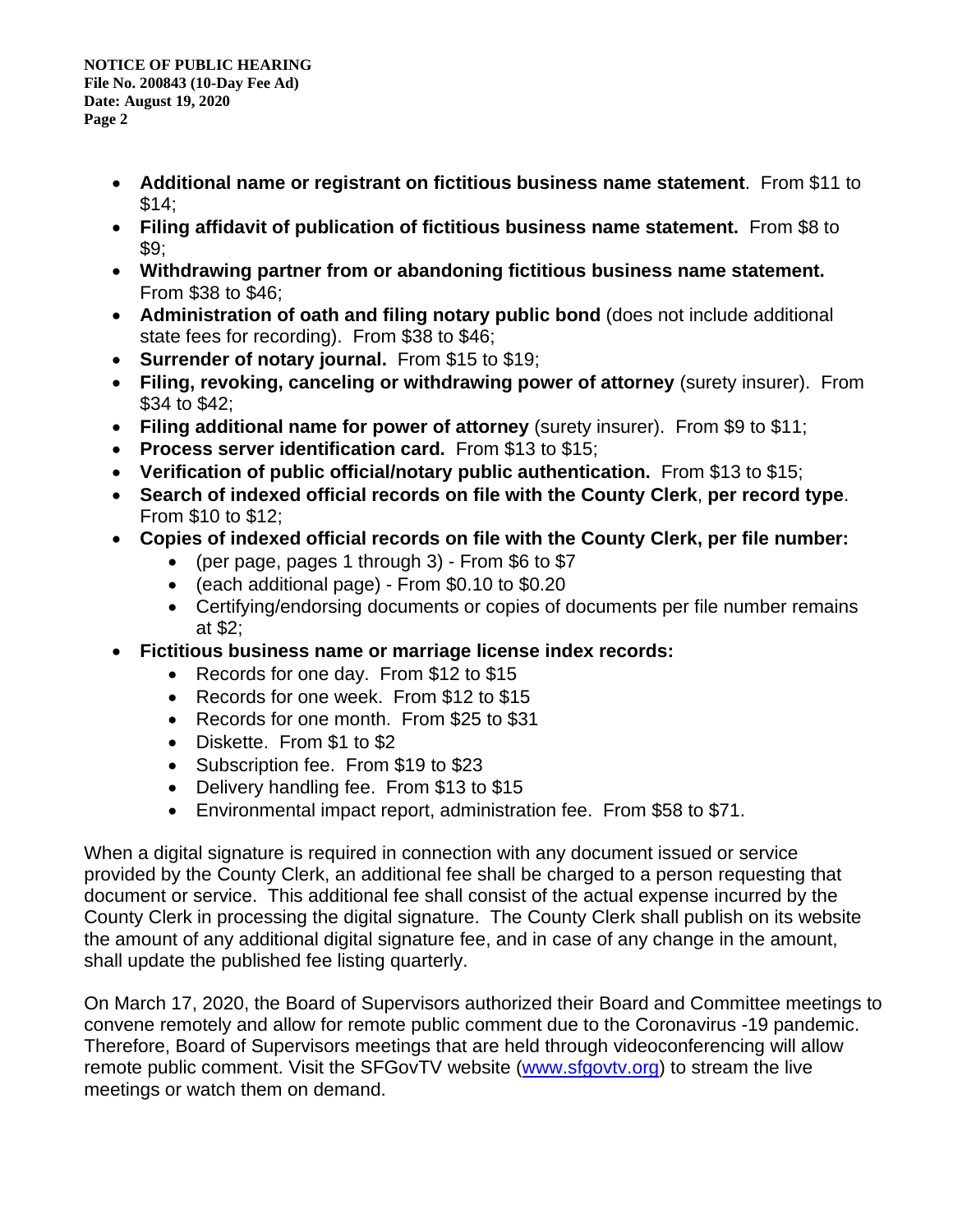**NOTICE OF PUBLIC HEARING File No. 200843 (10-Day Fee Ad) Date: August 19, 2020 Page 3** 

### **PUBLIC COMMENT CALL-IN**

**WATCH:** SF Cable Channel 26, once the meeting starts, and the telephone number and access code will be displayed on the screen; or **VISIT: https://sfbos.org/remote-meeting-call** 

Please visit the Board's website (https://sfbos.org/city-board-response-covid-19) regularly to be updated on the City's response to COVID-19 and how the legislative process may be impacted.

In accordance with Administrative Code, Section 67.7-1, persons who are unable to attend the hearing on this matter may submit written comments prior to the time the hearing begins. These comments will be made as part of the official public record in this matter and shall be brought to the attention of the Board of Supervisors. Written comments should be addressed to Angela Calvillo, Clerk of the Board, City Hall, 1 Dr. Carlton B. Goodlett Place, Room 244, San Francisco, CA, 94102 or sent via email (board.of.supervisors@sfgov.org). Information relating to this matter is available in the Office of the Clerk of the Board or the Board of Supervisors' Legislative Research Center (https://sfbos.org/legislative-research-center-lrc). Agenda information relating to this matter will be available for public review on Friday, August 14, 2020.

For any questions about this hearing, please contact the Assistant Clerk for the Budget and Appropriations Committee:

Linda Wong (Linda.Wong@sfgov.org) - (415) 554-7719)

*Please Note: The Department is open for business, but employees are working from home. Please allow 48 hours for us to return your call or email.* 

2 Cachedes

Angela Calvillo Clerk of the Board of Supervisors City and County of San Francisco

DATED/POSTED: August 7, 2020 PUBLISHED: August 9 and 14, 2020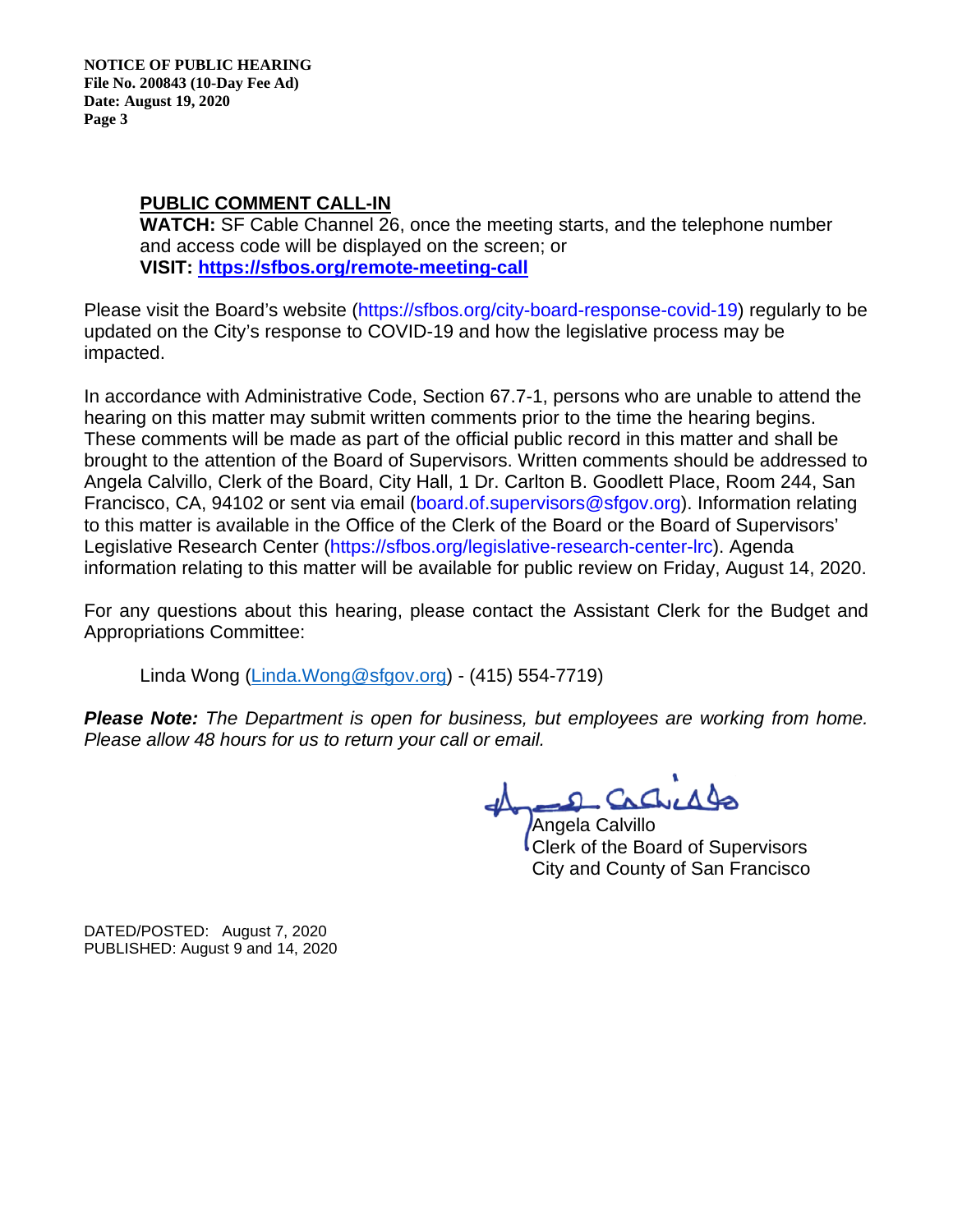### **CALIFORNIA NEWSPAPER SERVICE BUREAU**

#### **D A I L Y J O U R N A L C O R P O R A T I O N**

Mailing Address : 915 E FIRST ST, LOS ANGELES, CA 90012 Telephone (800) 788-7840 / Fax (800) 464-2839 Visit us @ www.LegalAdstore.com

LINDA WONG CCSF BD OF SUPERVISORS (OFFICIAL NOTICES) 1 DR CARLTON B GOODLETT PL #244 SAN FRANCISCO, CA 94102

## **COPY OF NOTICE**

 GPN GOVT PUBLIC NOTICE Notice Type:

 LW - File No. 200843 - County Clerk Fees Ad Description

FRANCISCO EXAMINER. Thank you for using our newspaper. Please read<br>this notice carefully and call us with ny corrections. The Proof of Publication To the right is a copy of the notice you sent to us for publication in the SAN FRANCISCO EXAMINER. Thank you for using our newspaper. Please read will be filed with the County Clerk, if required, and mailed to you after the last date below. Publication date(s) for this notice is (are):

08/09/2020 , 08/14/2020

The charge(s) for this order is as follows. An invoice will be sent after the last date of publication. If you prepaid this order in full, you will not receive an invoice.

Publication Total

\$1498.50 \$1498.50 EXM# 3387897

**NOTICE OF PUBLIC HEARING SAN FRAN-CISCO BOARD OF SUPERVISORS BUDGET AND APPROPRIATIONS COMMITTEE AUGUST 19, 2020 - 10:00 AM REMOTE MEETING VIA VIDEOCON-FERENCE WATCH: www.sfgovtv.org WATCH: SF Cable Channel 26 once** the meeting starts, the<br>telephone number and<br>access code will be<br>displayed on the screen.<br>PUBLIC COMMENT CALL-

**IN: https://sfbos.org/remotemeeting-call**<br>NOTICE IS HEREBY GIVEN NOTICE IS HEREBY GIVEN<br>THAT the Budget and<br>Appropriations Committee<br>Appropriations Committee<br>consider the following to<br>consider the following the<br>Dotininance amending the<br>Administrative Code to<br>current amounts, and to<br>curr Section 8.33.1: Public Section<br>marriage license (County<br>Clerk's portion of license fee<br>only: additional statutory only; additional statutory surcharges apply. From \$63 to \$77; Confidential marriage<br>license (County Clerks ending the<br>proton of license fearbly;<br>additional statutory surface<br>conduction of license fearters in the state of the state partners<br>in the state parametric Declaration

perform ceremony and oath. From \$127 to \$154; Filing fictitious business name statement. From \$47 to \$57; Additional name or registrant on fictitious business name<br>statement . From \$11 to \$14;<br>Filing affidavit of publication<br>of fictitious business name<br>statement. From \$8 to \$9;<br>Withdrawing partner from or abandoning fictitious business name statement. From \$38 to \$46; Administra-tion of oath and filing notary

public bond (does not<br>include additional state fees include additional state fees<br>for recording). From \$38 to<br>\$46; Surrender of notary<br>Filing, revoking, canceling or<br>Filing, revoking, canceling or<br>withdrawing ower of<br>withdrawing bower of<br>From \$34 to \$42; Filing<br>additional n server identification card.<br>From \$13 to \$15; Verification<br>of public official/notary public<br>authentication. From \$13 to<br>\$15; Search of indexed<br>the County Clerk, per record<br>the County Clerk, per record<br>Copies of indexed offi through 3) - From \$6 to \$7; (each additional page) - From \$0.10 to \$0.20; Certifying/endorsing documents or copies of documents per file number remains at \$2; Fictitious business name or marriage license index records: Records for one day. From \$12 to \$15; Records for one week. From \$12 to \$15; Records for one month. From \$25 to \$31; Diskette. From \$1 to \$2; Subscription fee. From \$19 to \$23; Delivery handling fee. From 588 to \$15, Environmentimpact report, administration<br>sails and \$15; Environmentimpact report, administration<br>a digital signature is required<br>a digital signature is required<br>a digital signature i the live meetings or watch them on demand. Public Comment Call-In WATCH: SF Cable Channel 26, once